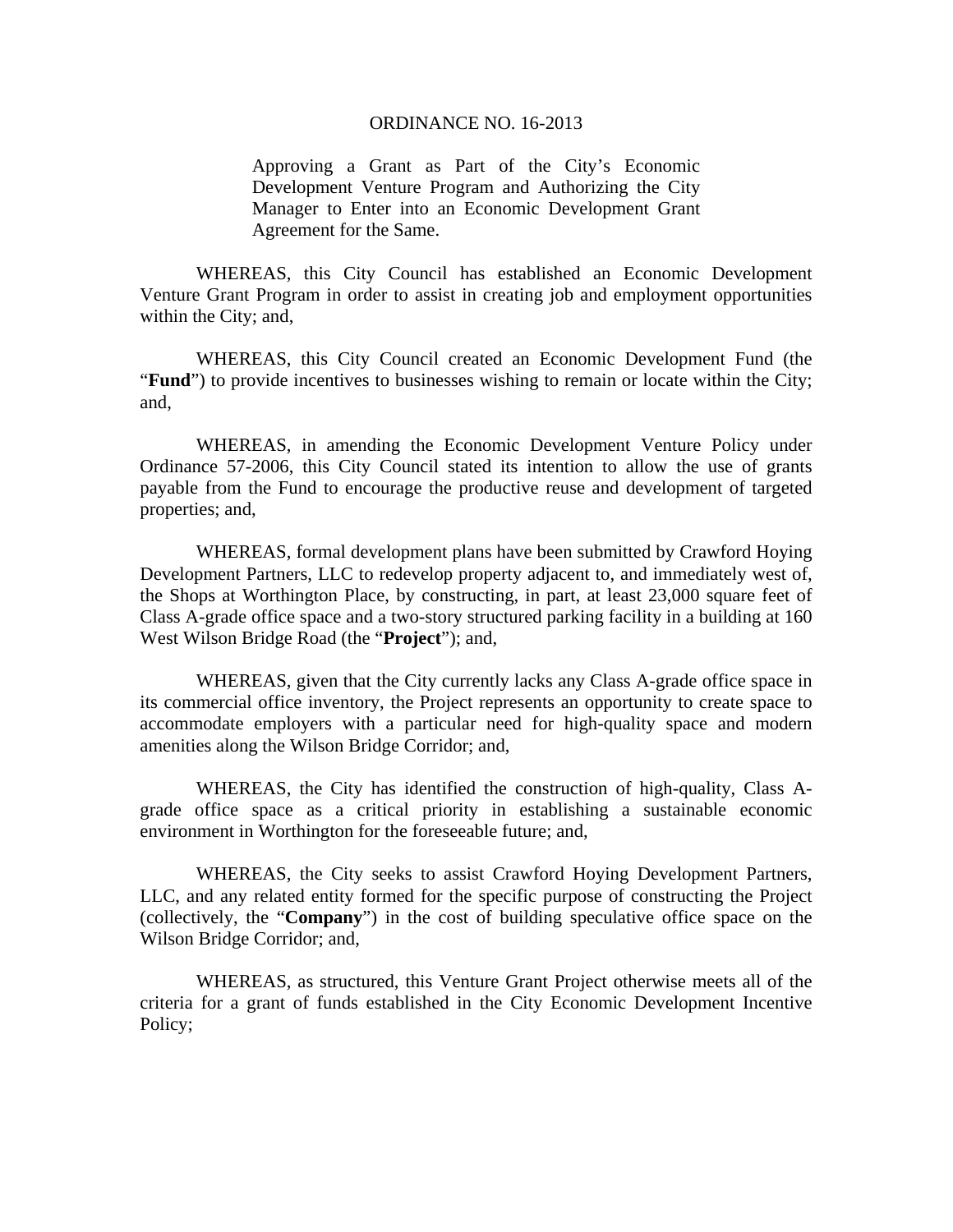### ORDINANCE NO. 16-2013

NOW THEREFORE; BE IT ORDAINED by the Council of the Municipality of Worthington, County of Franklin, State of Ohio:

SECTION 1. That there be and hereby is approved a grant to the Company approximately equal in net present value to Seven-Hundred Fifty Thousand Dollars (\$750,000.00) in assistance, to be paid in ten (10) annual installments of Eighty-Seven Thousand Eight Hundred Dollars (\$87,800) during the agreement term from the Fund to assist in the construction of Class A-grade speculative office space in the City of Worthington.

SECTION 2. That the City Manager is hereby authorized and directed to enter into an Agreement with the Company substantially in the form in EXHIBIT A, attached hereto and made a part hereof, establishing the conditions of the grant, provided however that the City Manager shall not be directed to sign said Agreement unless and until the tax increment financing agreement associated with the Project is executed by the Company.

SECTION 3. That notice of passage of this Ordinance shall be posted in the Municipal Administration Building, the Worthington Library, the Griswold Center and the Worthington Community Center and shall set forth the title and effective date of the Ordinance and a statement that the Ordinance is on file in the office of the Clerk of Council. This Ordinance shall take effect and be in force from and after the earliest period allowed by law and by the Charter of the City of Worthington Ohio.

Passed May 20, 2013

\_\_[Signature on File]\_\_\_\_\_\_\_\_\_\_\_\_\_\_\_ President Pro-Tem of Council

Attest:

\_[Signature on File]\_\_\_\_\_\_\_\_\_ P.H. May 20, 2013

 Introduced May 6, 2013 Clerk of Council Effective June 12, 2013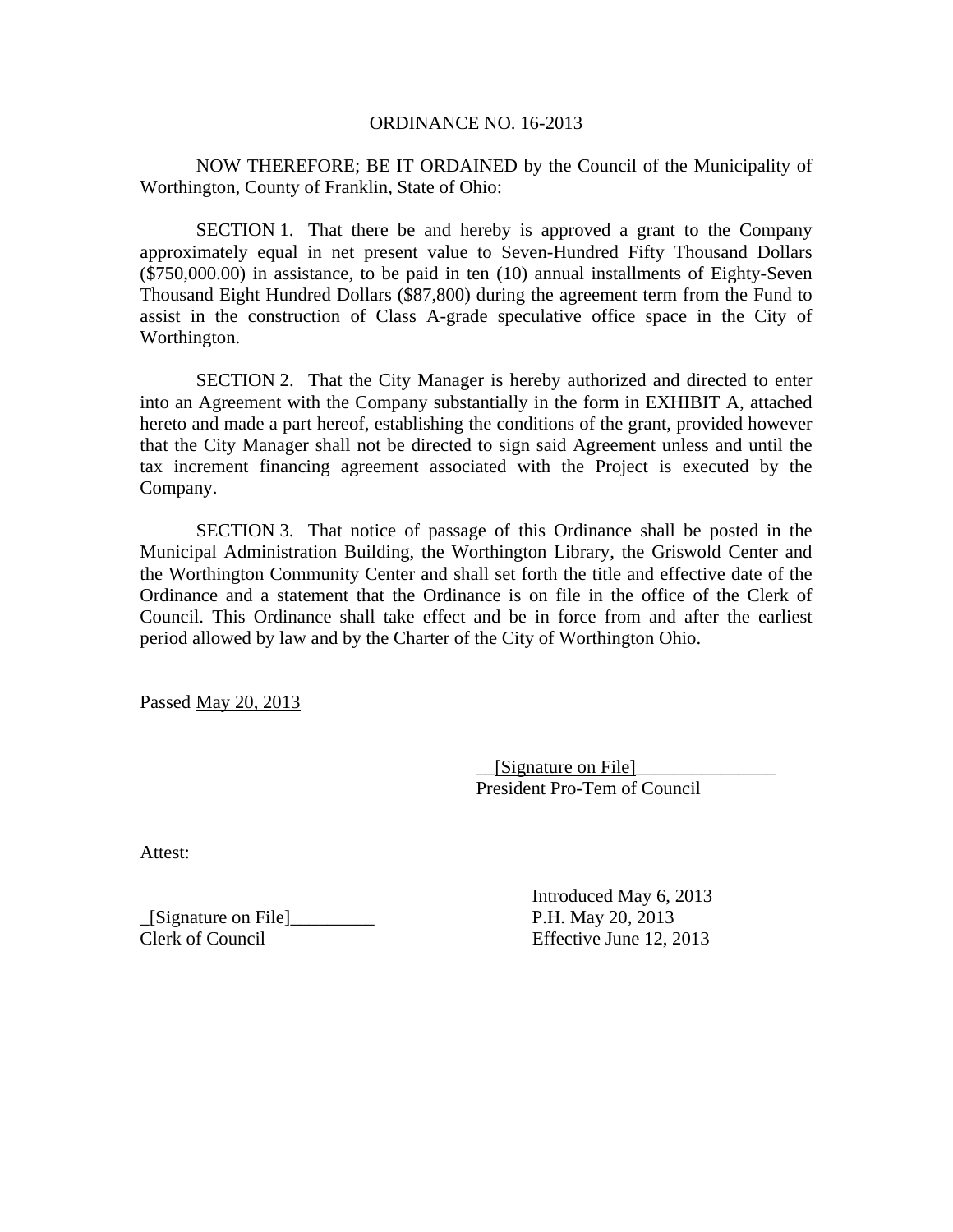### **EXHIBIT A**

#### **ECONOMIC DEVELOPMENT GRANT AGREEMENT**

THIS ECONOMIC DEVELOPMENT GRANT AGREEMENT (the "**Agreement**") is made and entered into this \_\_\_ day of \_\_\_\_\_\_\_\_\_\_\_\_\_\_\_\_\_\_, 2013 (the "**Effective Date**"), by and between the City of Worthington, an Ohio municipal corporation (the "**City**"), and Crawford Hoying Development Partners, LLC, and any related entity formed for the specific purpose of developing the Project defined below (collectively, the "**Company**"). The City and the Company are collectively referred to herein as the "**Parties**."

#### RECITALS

WHEREAS, pursuant to Ordinance No. 44-2002 (As Amended), Ordinance No. 37-2004, and Ordinance No. 57-2006 (As Amended) (the "**Approval Ordinances**"), and consistent with its goal of encouraging the development and maintenance of commercial and industrial businesses within the City and to provide for the creation of jobs and employment opportunities, the City has established an Economic Development Fund (the "**Fund**") and adopted an Economic Development Incentive Policy (the "**Policy**"); and

WHEREAS, Worthington City Council stated its intention in the Approval Ordinances to allow the use of grants payable from the Fund to encourage the productive reuse and development of targeted properties; and,

WHEREAS, as authorized in Article VIII, Section 13 of the Ohio Constitution and in accordance with the guidelines established under the Policy, the City has offered to provide the Company an economic development incentive grant to encourage the Company to construct high-quality office space located within the City; and,

WHEREAS, Worthington City Council has approved plans for the development of a mixed use complex to be constructed by the Company on West Wilson Bridge Road and comprised of multi-family residential, office, and structured parking facilities (the "**Project**"), as more fully described and set forth in EXHIBIT A, Scope of Work, attached hereto and incorporated herein; and,

 WHEREAS, the Company has agreed to enter into this Agreement, which sets forth the Company's respective rights and obligations concerning the payment of such grant.

 NOW THEREFORE, the Parties covenant, agree and obligate themselves as follows:

Section 1. Terms of the Grant. The City shall provide to the Company an economic development incentive grant in amounts set forth in this section (the "**Grant**"), which the Company shall use in connection with the development of the Office Premises defined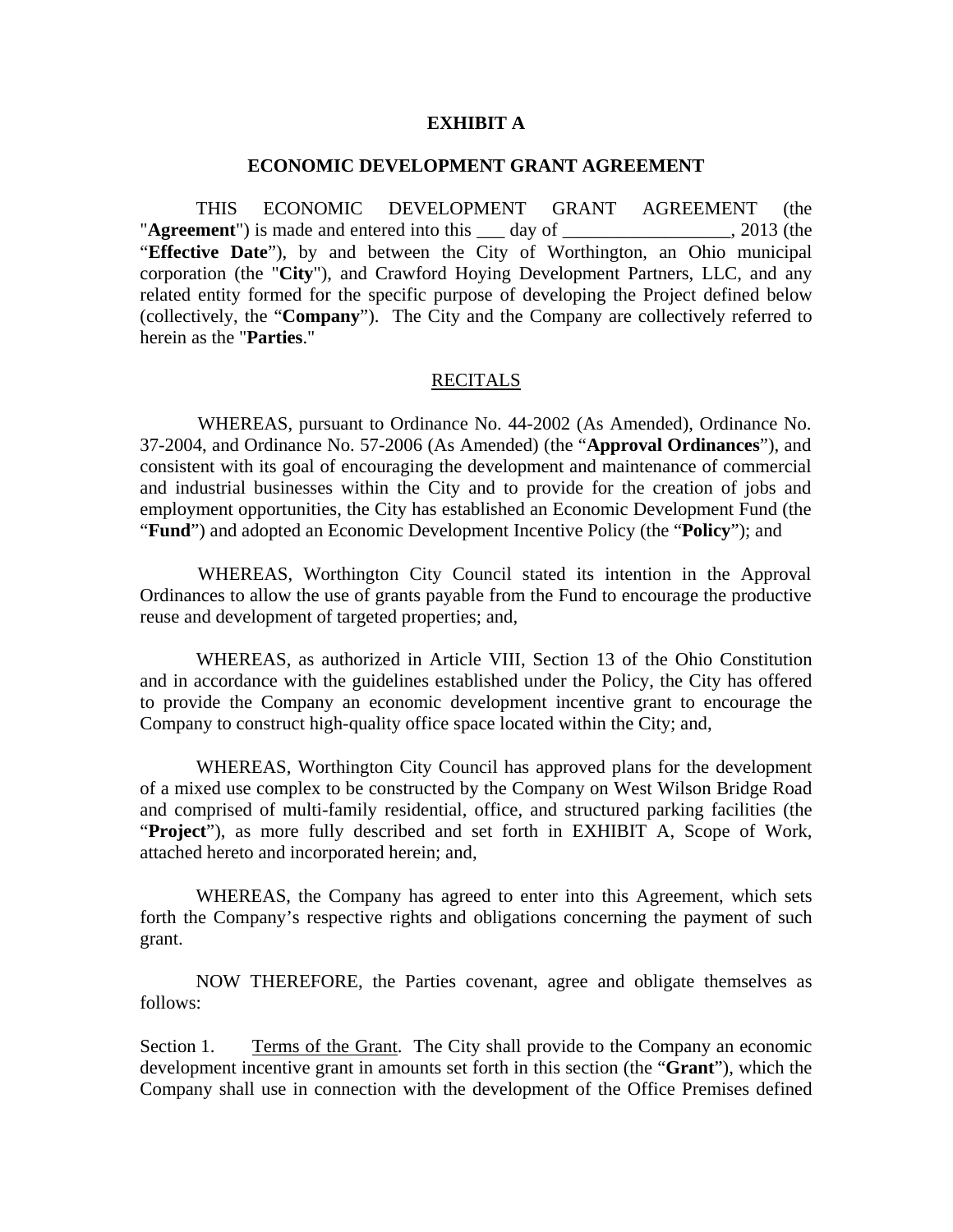below and situated within the City of Worthington. The first payment under this Section shall be provided to the Company after the City's issuance of the Project's Final Certificate of Occupancy and Certificate of Zoning Compliance (as the Certificate of Zoning Compliance relates to all improvements described in the Company's approved development plan) (collectively, the "**Certificates**"), provided that this Agreement has been fully executed by both Parties. By accepting the Grant, the Company agrees to meet the Grant Objectives defined in Section 3 below.

The Grant shall be payable to the Company in ten (10) consecutive annual installments of Eighty-Seven Thousand Eight-Hundred dollars (\$87,800.00) (each representing an "**Annual Installment Amount**"), with the first such Annual Installment Amount to be payable upon the City's issuance of the Certificates and each subsequent Annual Installment Amount to be payable every twelve (12) months hence during the remainder of the Term defined herein, subject to the City's Annual Review as set forth in Section 4 of this Agreement. The term of this Agreement shall commence on the Effective Date and end on the earlier of (i) ten (10) years after such Effective Date or (ii) the date on which the City remits to the Company the tenth and final Annual Installment Amount (the "**Term**").

Section 2. City's Obligation to Make Payments Not Debt: Payments Limited to Nontax Revenues. Notwithstanding anything to the contrary herein, the obligations of the City pursuant to this Agreement shall not be a general obligation debt or bonded indebtedness, or a pledge of the general credit or taxes levied by the City, and the Company shall have no right to have excises or taxes levied by the City, the State or any other political subdivision of the State for the performance of any obligations of the City herein. Consistent with Section 13 of Article VIII, Ohio Constitution, any payments required to be made by the City pursuant to this Section 2 shall be payable solely from the City's non-tax revenues. Further, the obligation of the City to make the payments pursuant to this Agreement shall be in accordance with the Approval Ordinances and subject to certification by the Director of Finance of the City as to the availability of such non-tax revenues.

Section 3. Grant Objectives. In consideration of the City's agreement to provide the Grant to the Company, the Company agrees to comply with all the following objectives throughout the Term (the "**Grant Objectives**"):

- (a) Within eighteen (18) months after the Effective Date, the Company shall cause at least Eight Million dollars (\$8,000,000.00) in total wages to be paid to persons employed in the construction of the Project, with such payroll taxable by the City of Worthington;
- (b) Within eighteen (18) months after the Effective Date, the Company will construct the Project, including the Office Premises defined below, in accordance with plans reviewed and approved by the Worthington Municipal Planning Commission and Worthington City Council;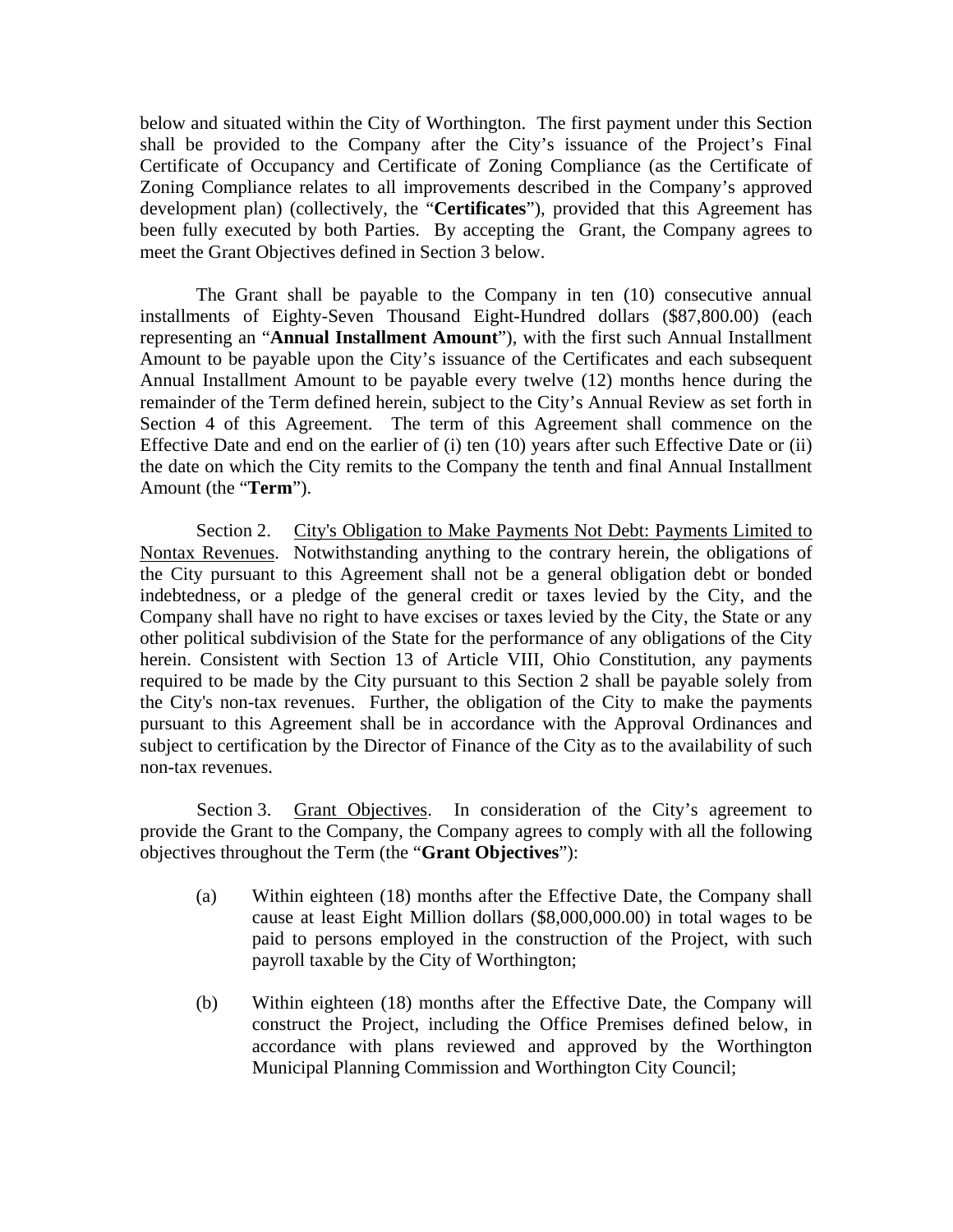- (c) Within thirty-six (36) months after the Effective Date and continuing without interruption throughout the remainder of the Term, the Company shall cause at least One Million dollars (\$1,000,000.00) in total annual wages to be paid to persons working exclusively in the Office Premises, and such payroll shall not be comprised by wages paid for the construction of said Office Premises, with such total wages resulting from the Company's direct employment of persons in the Office Premises or by other third party employers and such wages paid are subject to City withholding (the "**Total Annual Compensation**");
- (d) The Company shall keep as reserved for users of the Office Premises during restricted hours and throughout the Term of this Agreement, at least sixty-six (66) parking spaces on the first level of the Office Premises' attached parking structure; and
- (e) The Company shall remain current on all real estate tax obligations relevant to the Project, including any service payments in lieu of taxes otherwise due, during the Term.

## Section 4. Annual Review of Grant Objectives; Actions by City.

The Company shall make annual reports, in such detail as may reasonably be requested by the City, as to the actual progress of the Company with respect to the Project and the terms of this Agreement. Information requested by the City may include the amount of investment made, number of new jobs created, whether such jobs are related to the construction of the Project or employment in the Office Premises, the amount of payroll attributable to such new jobs, and such other information related to carrying out this Agreement as the City reasonably requires. Prior to remitting the Annual Installment Amount for the respective period, the City shall review the information supplied by the Company to determine whether it is satisfying the Grant Objectives (the "**Annual Review**").

In the event the City determines in its Annual Review that the Company has met the Grant Objectives during the respective period, the City shall remit to the Company the Annual Installment Amount for that period. If, however, the City determines in its Annual Review that the Company did not meet the Grant Objectives for the respective period, the Annual Installment Amount shall not be remitted to the Company for that period.

Notwithstanding other provisions of this Agreement, for any one (1) twelvemonth period during the Term, if the Company is unable to comply with the Grant Objective set forth in Section 3(c) of this Agreement, the City may remit the respective Annual Installment Amount for that period provided that (i) the Company previously has satisfied said Grant Objective at least once during the Term; and (ii) the Company otherwise has satisfied all other Grant Objectives set forth in this Agreement.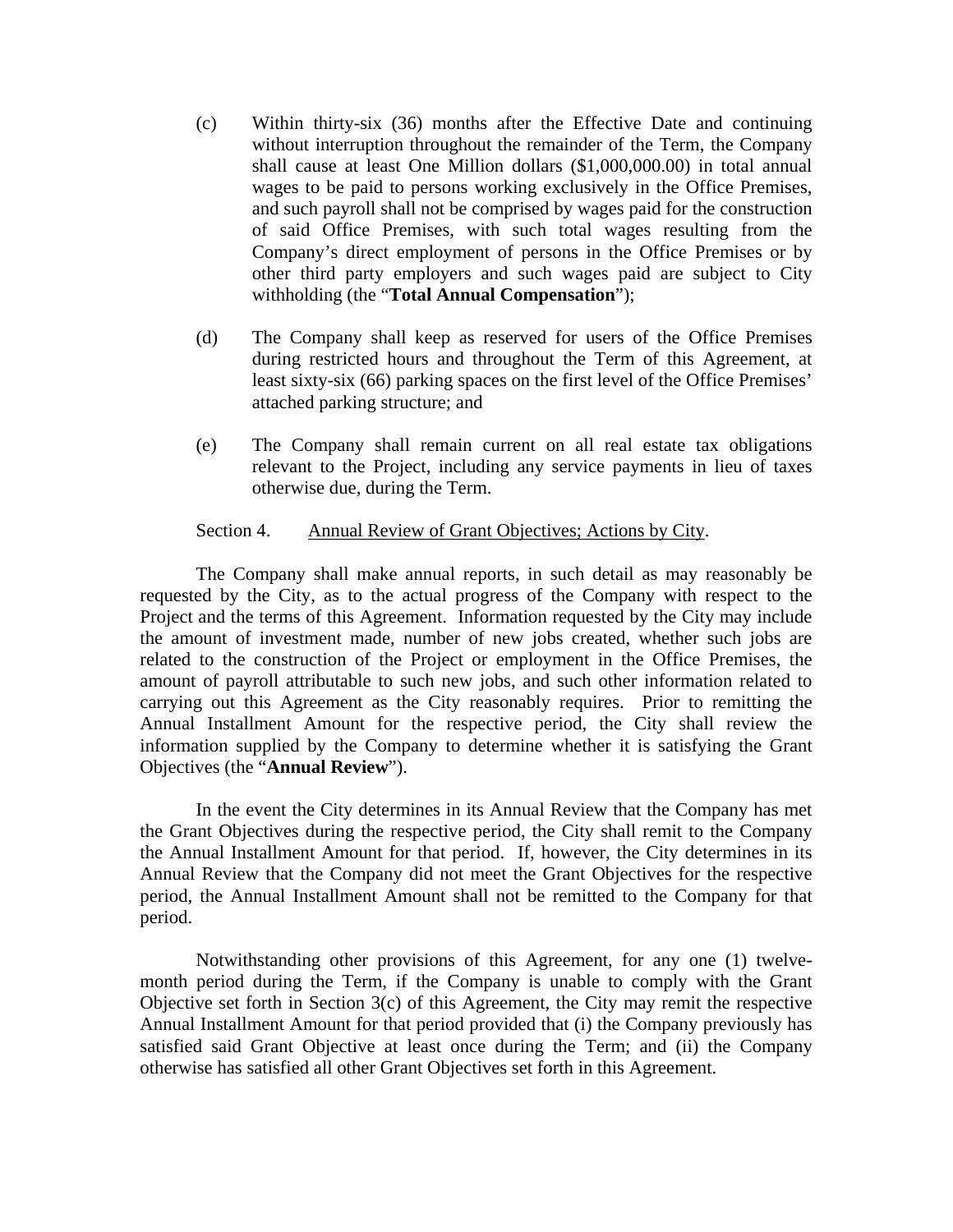### Section 5. Miscellaneous.

(a) Notices. Except as otherwise specifically set forth in this Agreement, all notices, demands, requests, consents or approvals given, required or permitted to be given hereunder shall be in writing and shall be deemed sufficiently given if actually received or if hand-delivered or sent by a recognized, overnight delivery service or by certified mail, postage prepaid and return receipt requested, addressed to the other party at the address set forth in this Agreement or any addendum to or counterpart of this Agreement, or to such other address as the

recipient shall have previously notified the sender of in writing, and shall be deemed received upon actual receipt, unless sent by certified mail, in which event such notice shall be deemed to have been received when the return receipt is signed or refused. For purposes of this agreement, Notices shall be addressed to:

(i) If to the City:

 City of Worthington Attention: Jeffry Harris, Economic Development Manager 6550 North High Street P.O. Box 480 Worthington, Ohio 43085

with a copy to:

 Pamela A. Fox Director of Law 370 Highland Avenue Worthington, Ohio 43085

 $\mathcal{L}_\text{max}$  , where  $\mathcal{L}_\text{max}$  and  $\mathcal{L}_\text{max}$ 

(ii) If to the Company:

 $\overline{\phantom{a}}$  , and the set of the set of the set of the set of the set of the set of the set of the set of the set of the set of the set of the set of the set of the set of the set of the set of the set of the set of the s

 $\frac{1}{\sqrt{2}}$  ,  $\frac{1}{\sqrt{2}}$  ,  $\frac{1}{\sqrt{2}}$  ,  $\frac{1}{\sqrt{2}}$  ,  $\frac{1}{\sqrt{2}}$  ,  $\frac{1}{\sqrt{2}}$  ,  $\frac{1}{\sqrt{2}}$  ,  $\frac{1}{\sqrt{2}}$  ,  $\frac{1}{\sqrt{2}}$  ,  $\frac{1}{\sqrt{2}}$  ,  $\frac{1}{\sqrt{2}}$  ,  $\frac{1}{\sqrt{2}}$  ,  $\frac{1}{\sqrt{2}}$  ,  $\frac{1}{\sqrt{2}}$  ,  $\frac{1}{\sqrt{2}}$  $\overline{\phantom{a}}$  , and the set of the set of the set of the set of the set of the set of the set of the set of the set of the set of the set of the set of the set of the set of the set of the set of the set of the set of the s

 The Parties, by notice given hereunder, may designate any further or different addresses to which subsequent notices, certificates, requests or other communications shall be sent.

(b) Extent of Provisions: No Personal Liability. All rights, remedies, representations, warranties, covenants, agreements and obligations of the City under this Agreement shall be effective to the extent authorized and permitted by applicable law. No representation, warranty, covenant, agreement, obligation, or stipulation contained in this Agreement shall be deemed to constitute a representation, warranty, covenant, agreement, obligation or stipulation of any present or future official, member, officer, agent or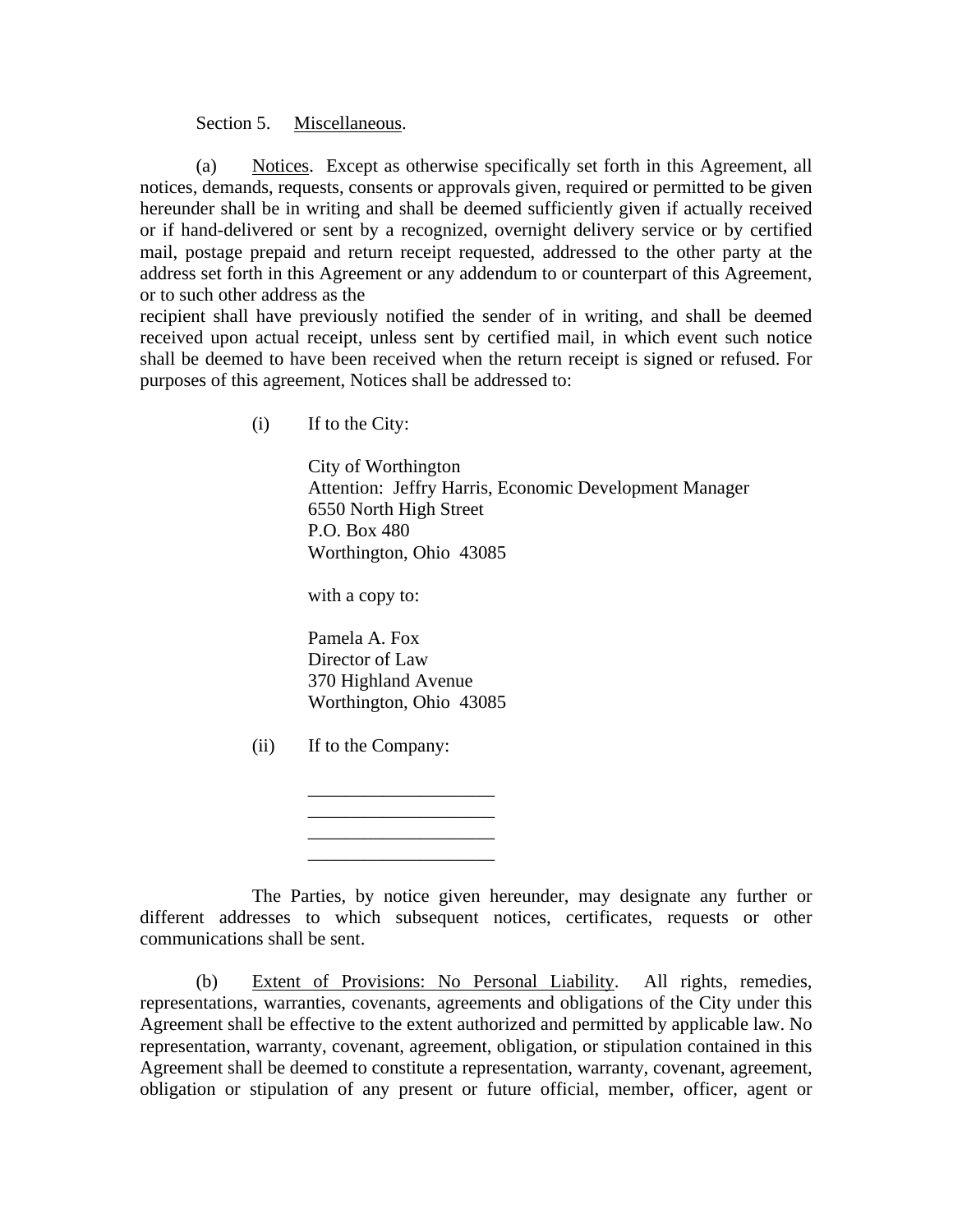employee of the City or the Company in other than his or her official capacity. No official executing or approving the City's or the Company's participation in this Agreement shall be liable personally under this Agreement or be subject to any personal liability or accountability by reason of the issuance thereof.

(c) Successors. This Agreement shall be to the exclusive benefit of the Company for so long as the Company owns the property in fee simple comprising the Redevelopment Project. The Parties intend this Agreement to not inure to the benefit of the Company's successors in interests in the real property comprising the Redevelopment Project.

(d) Amendments. This Agreement may only be amended by a written instrument executed by both Parties.

(e) Executed Counterparts. This Agreement may be executed in several counterparts, each of which shall be regarded as an original and all of which shall constitute but one and the same agreement. It shall not be necessary in proving this Agreement to produce or account for more than one of those counterparts.

(f) Severability. In case any section or provision of this Agreement, or any covenant, agreement, obligation or action, or part thereof, made, assumed, entered into or taken, or any application thereof, is held to be illegal or invalid for any reason:

 (i) that illegality or invalidity shall not affect the remainder hereof or thereof, any other section or provision hereof, or any other covenant, agreement, obligation or action, or part thereof, made, assumed, entered into, or taken, all of which shall be construed and enforced as if the illegal or invalid portion were not contained herein or therein;

 (ii) the illegality or invalidity of any application hereof or thereof shall not affect any legal and valid application hereof or thereof; and

 (iii) each section, provision, covenant, agreement, obligation or action, or part thereof shall be deemed to be effective, operative, made, assumed, entered into or taken in the manner and to the fullest extent permitted by law.

(g) Captions. The captions and headings in this Agreement are for convenience only and in no way define, limit or describe the scope or intent of any provisions or sections of the Agreement.

(h) Governing Law and Choice of Forum. This Agreement shall be governed by and constructed in accordance with the laws of the State of Ohio or applicable federal law. All claims, counterclaims, disputes and other matters in question between the City, its agents and employees, and the Company, its employees and agents, arising out of or relating to this Agreement or its breach will be decided in a court of competent jurisdiction within Franklin County, Ohio.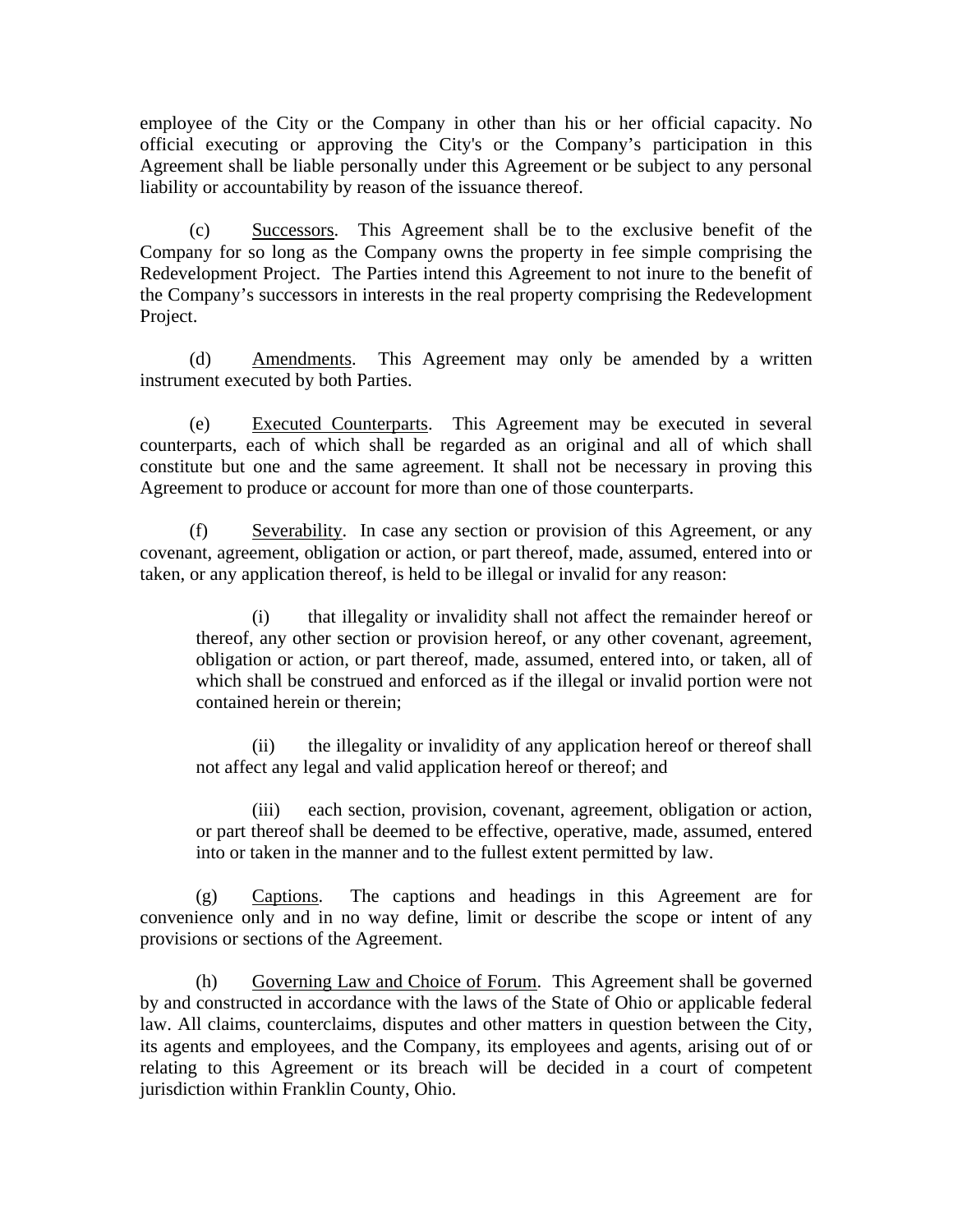IN WITNESS WHEREOF, the City and the Company have caused this Agreement to be executed in their respective names by their duly authorized representatives, all as of the date written above.

> CRAWFORD HOYING DEVELOPMENT PARTNERS, LLC

 $\rm\,By$ 

(Name) (Title)

# THE CITY OF WORTHINGTON

 $\rm\,By$ 

Matthew H. Greeson, City Manager

Approved as to form:

\_\_\_\_\_\_\_\_\_\_\_\_\_\_\_\_\_\_\_\_\_\_\_\_\_\_\_\_

Pamela A. Fox Director of Law